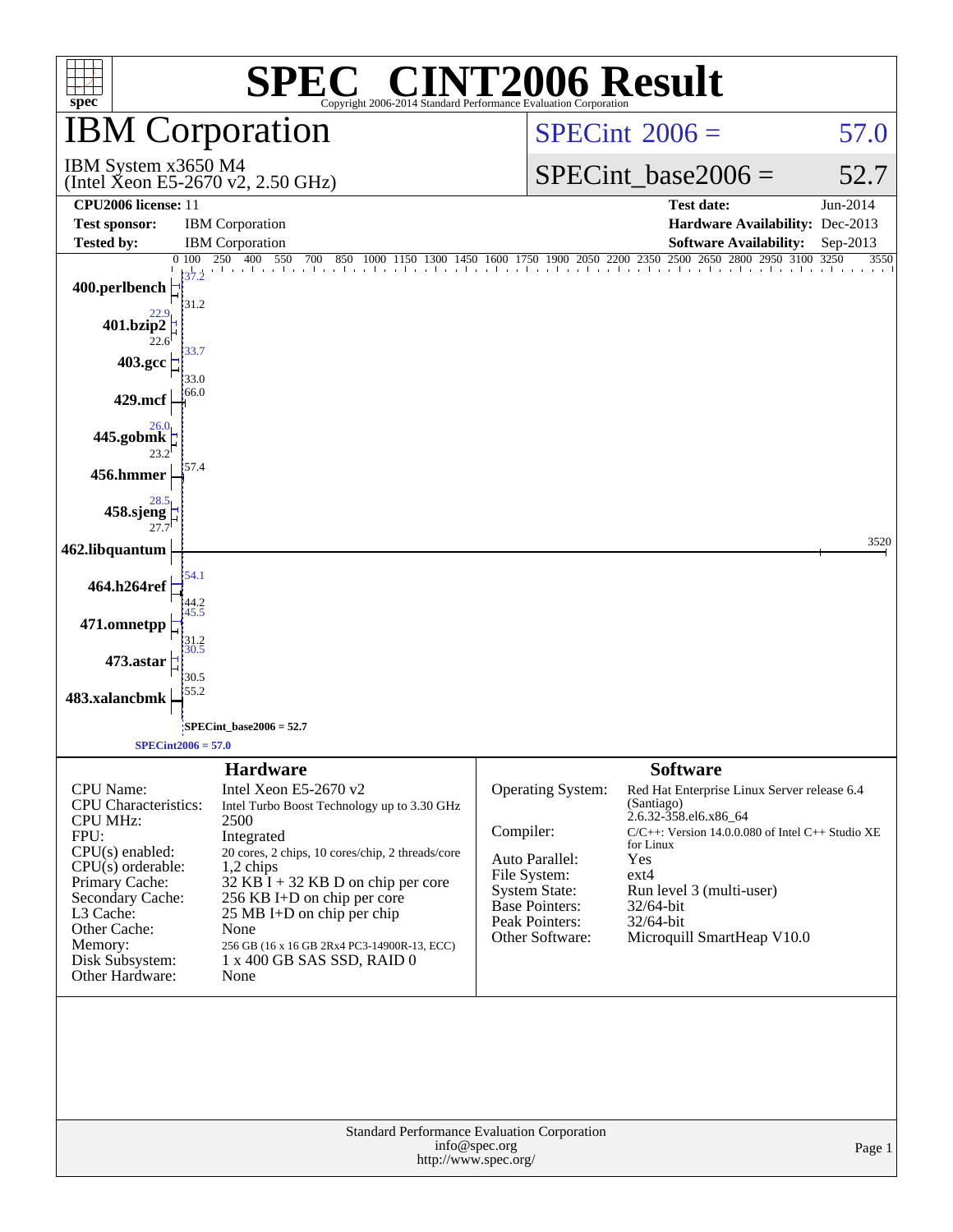

# IBM Corporation

### $SPECint2006 = 57.0$  $SPECint2006 = 57.0$

IBM System x3650 M4

(Intel Xeon E5-2670 v2, 2.50 GHz)

SPECint base2006 =  $52.7$ 

**[CPU2006 license:](http://www.spec.org/auto/cpu2006/Docs/result-fields.html#CPU2006license)** 11 **[Test date:](http://www.spec.org/auto/cpu2006/Docs/result-fields.html#Testdate)** Jun-2014 **[Test sponsor:](http://www.spec.org/auto/cpu2006/Docs/result-fields.html#Testsponsor)** IBM Corporation **[Hardware Availability:](http://www.spec.org/auto/cpu2006/Docs/result-fields.html#HardwareAvailability)** Dec-2013 **[Tested by:](http://www.spec.org/auto/cpu2006/Docs/result-fields.html#Testedby)** IBM Corporation **[Software Availability:](http://www.spec.org/auto/cpu2006/Docs/result-fields.html#SoftwareAvailability)** Sep-2013

#### **[Results Table](http://www.spec.org/auto/cpu2006/Docs/result-fields.html#ResultsTable)**

|                    | <b>Base</b>                                                                                                                                                                                                                                     |              |                |       |                |       | <b>Peak</b>    |              |                |              |                |              |
|--------------------|-------------------------------------------------------------------------------------------------------------------------------------------------------------------------------------------------------------------------------------------------|--------------|----------------|-------|----------------|-------|----------------|--------------|----------------|--------------|----------------|--------------|
| <b>Benchmark</b>   | <b>Seconds</b>                                                                                                                                                                                                                                  | <b>Ratio</b> | <b>Seconds</b> | Ratio | <b>Seconds</b> | Ratio | <b>Seconds</b> | <b>Ratio</b> | <b>Seconds</b> | <b>Ratio</b> | <b>Seconds</b> | <b>Ratio</b> |
| 400.perlbench      | 313                                                                                                                                                                                                                                             | 31.2         | 313            | 31.2  | 312            | 31.3  | 264            | 37.1         | 263            | 37.2         | 263            | 37.2         |
| 401.bzip2          | 427                                                                                                                                                                                                                                             | 22.6         | 428            | 22.6  | 427            | 22.6  | 421            | 22.9         | 421            | 22.9         | 422            | 22.9         |
| $403.\mathrm{gcc}$ | 244                                                                                                                                                                                                                                             | 33.0         | 245            | 32.8  | 244            | 33.0  | 239            | 33.7         | 239            | 33.7         | 239            | 33.7         |
| $429$ .mcf         | 138                                                                                                                                                                                                                                             | 66.0         | 139            | 65.5  | 138            | 66.1  | 138            | 66.0         | 139            | 65.5         | 138            | 66.1         |
| $445$ .gobmk       | 452                                                                                                                                                                                                                                             | 23.2         | 452            | 23.2  | 451            | 23.2  | 403            | 26.0         | 403            | 26.0         | 403            | 26.0         |
| $456.$ hmmer       | 163                                                                                                                                                                                                                                             | 57.4         | 163            | 57.3  | 163            | 57.4  | 163            | 57.4         | 163            | 57.3         | 163            | 57.4         |
| $458$ .sjeng       | 436                                                                                                                                                                                                                                             | 27.7         | 437            | 27.7  | 436            | 27.7  | 424            | 28.5         | 425            | 28.5         | 425            | 28.5         |
| 462.libquantum     | 5.89                                                                                                                                                                                                                                            | 3520         | 5.89           | 3520  | 6.49           | 3190  | 5.89           | 3520         | 5.89           | 3520         | 6.49           | 3190         |
| 464.h264ref        | 501                                                                                                                                                                                                                                             | 44.2         | 500            | 44.2  | 501            | 44.2  | 409            | 54.1         | 409            | 54.2         | 410            | 54.0         |
| 471.omnetpp        | 200                                                                                                                                                                                                                                             | 31.2         | 200            | 31.2  | 201            | 31.2  | 138            | 45.4         | 137            | 45.5         | 137            | 45.6         |
| $ 473$ . astar     | 230                                                                                                                                                                                                                                             | 30.5         | 229            | 30.7  | 231            | 30.4  | 231            | 30.4         | 230            | 30.5         | 229            | 30.7         |
| 483.xalancbmk      | 125                                                                                                                                                                                                                                             | 55.2         | 125            | 55.2  | 125            | 55.1  | 125            | 55.2         | 125            | 55.2         | 125            | 55.1         |
|                    | 1.3.1.41<br>$\mathbf{D} = \mathbf{1}$<br>$\overline{1}$<br>$-11 - 12$<br>$\mathbf{D}$ and $\mathbf{D}$ and $\mathbf{D}$ and $\mathbf{D}$ and $\mathbf{D}$ and $\mathbf{D}$ and $\mathbf{D}$ and $\mathbf{D}$ and $\mathbf{D}$<br>$-11 - 11 - 1$ |              |                |       |                |       |                |              |                |              |                |              |

Results appear in the [order in which they were run.](http://www.spec.org/auto/cpu2006/Docs/result-fields.html#RunOrder) Bold underlined text [indicates a median measurement.](http://www.spec.org/auto/cpu2006/Docs/result-fields.html#Median)

### **[Submit Notes](http://www.spec.org/auto/cpu2006/Docs/result-fields.html#SubmitNotes)**

The config file option 'submit' was used.

### **[Operating System Notes](http://www.spec.org/auto/cpu2006/Docs/result-fields.html#OperatingSystemNotes)**

 Stack size set to unlimited using "ulimit -s unlimited" Zone reclaim mode enabled with: echo 1 > /proc/sys/vm/zone reclaim mode Intel Idle Driver disabled with the following Linux kernel parameter in /etc/grub.conf: intel\_idle.max\_cstate=0

### **[Platform Notes](http://www.spec.org/auto/cpu2006/Docs/result-fields.html#PlatformNotes)**

 BIOS setting: Operating Mode set to Maximum Performance Sysinfo program /home/SPECcpu-20140116-ic14.0/config/sysinfo.rev6818 \$Rev: 6818 \$ \$Date:: 2012-07-17 #\$ e86d102572650a6e4d596a3cee98f191 running on x3650M4 Sat Jun 28 01:37:06 2014

 This section contains SUT (System Under Test) info as seen by some common utilities. To remove or add to this section, see: <http://www.spec.org/cpu2006/Docs/config.html#sysinfo>

 From /proc/cpuinfo model name : Intel(R) Xeon(R) CPU E5-2670 v2 @ 2.50GHz 2 "physical id"s (chips) 40 "processors" cores, siblings (Caution: counting these is hw and system dependent. The Continued on next page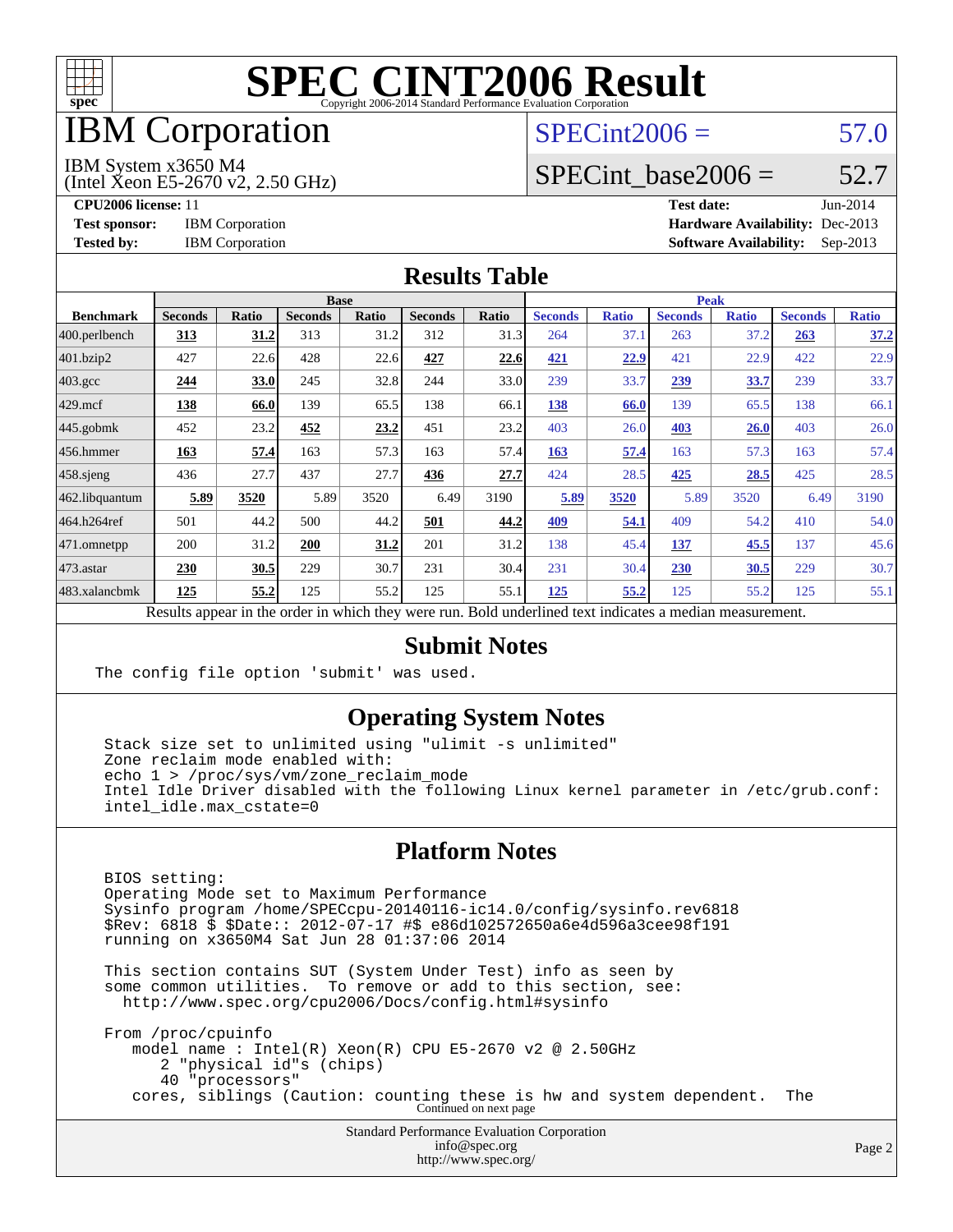

IBM Corporation

 $SPECint2006 = 57.0$  $SPECint2006 = 57.0$ 

(Intel Xeon E5-2670 v2, 2.50 GHz) IBM System x3650 M4

SPECint base2006 =  $52.7$ 

**[CPU2006 license:](http://www.spec.org/auto/cpu2006/Docs/result-fields.html#CPU2006license)** 11 **[Test date:](http://www.spec.org/auto/cpu2006/Docs/result-fields.html#Testdate)** Jun-2014

**[Test sponsor:](http://www.spec.org/auto/cpu2006/Docs/result-fields.html#Testsponsor)** IBM Corporation **[Hardware Availability:](http://www.spec.org/auto/cpu2006/Docs/result-fields.html#HardwareAvailability)** Dec-2013

**[Tested by:](http://www.spec.org/auto/cpu2006/Docs/result-fields.html#Testedby)** IBM Corporation **[Software Availability:](http://www.spec.org/auto/cpu2006/Docs/result-fields.html#SoftwareAvailability)** Sep-2013

#### **[Platform Notes \(Continued\)](http://www.spec.org/auto/cpu2006/Docs/result-fields.html#PlatformNotes)**

 following excerpts from /proc/cpuinfo might not be reliable. Use with caution.) cpu cores : 10 siblings : 20 physical 0: cores 0 1 2 3 4 8 9 10 11 12 physical 1: cores 0 1 2 3 4 8 9 10 11 12 cache size : 25600 KB From /proc/meminfo MemTotal: 264339612 kB HugePages\_Total: 0 Hugepagesize: 2048 kB /usr/bin/lsb\_release -d Red Hat Enterprise Linux Server release 6.4 (Santiago) From /etc/\*release\* /etc/\*version\* redhat-release: Red Hat Enterprise Linux Server release 6.4 (Santiago) system-release: Red Hat Enterprise Linux Server release 6.4 (Santiago) system-release-cpe: cpe:/o:redhat:enterprise\_linux:6server:ga:server uname -a: Linux x3650M4 2.6.32-358.18.1.el6.x86\_64 #1 SMP Fri Aug 2 17:04:38 EDT 2013 x86\_64 x86\_64 x86\_64 GNU/Linux run-level 3 Jun 25 18:00 SPEC is set to: /home/SPECcpu-20140116-ic14.0 Filesystem Type Size Used Avail Use% Mounted on /dev/mapper/vg\_x3650m4-lv\_home ext4 313G 114G 183G 39% /home Additional information from dmidecode: BIOS IBM -[VVE135VUS-1.60]- 12/05/2013 Memory: 8x Not Specified Not Specified 16x Samsung M393B2G70QH0-CMA 16 GB 1867 MHz 2 rank (End of data from sysinfo program)

#### **[General Notes](http://www.spec.org/auto/cpu2006/Docs/result-fields.html#GeneralNotes)**

Environment variables set by runspec before the start of the run: KMP  $AFFINITY = "granularity=fine, scatter"$ LD\_LIBRARY\_PATH = "/home/SPECcpu-20140116-ic14.0/libs/32:/home/SPECcpu-20140116-ic14.0/libs/64:/home/SPECcpu-20140116-ic14.0/sh" OMP NUM THREADS = "20" Binaries compiled on a system with 1x Core i7-860 CPU + 8GB memory using RedHat EL 6.4 Transparent Huge Pages enabled with: echo always > /sys/kernel/mm/redhat\_transparent\_hugepage/enabled Continued on next page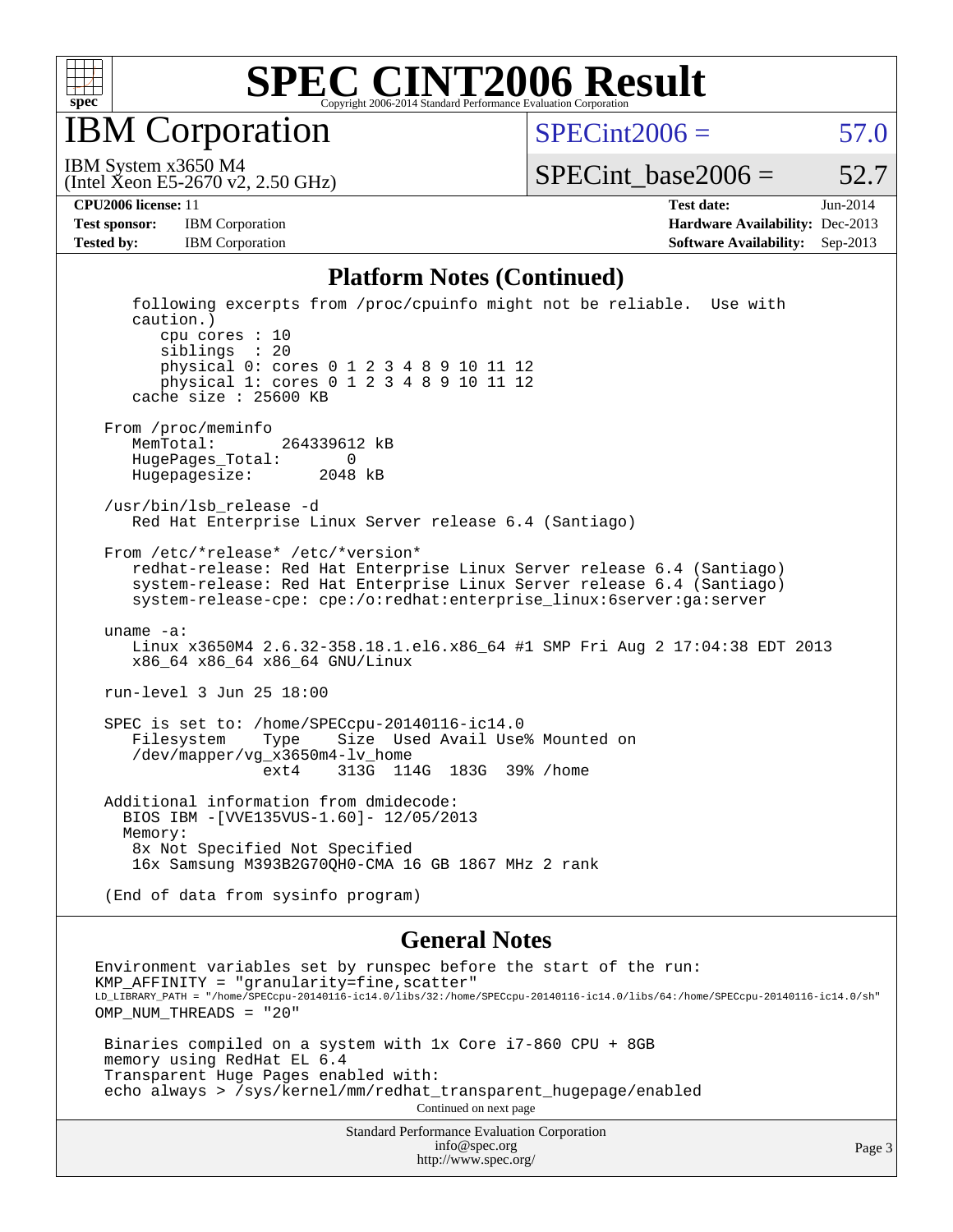

## IBM Corporation

 $SPECint2006 = 57.0$  $SPECint2006 = 57.0$ 

(Intel Xeon E5-2670 v2, 2.50 GHz) IBM System x3650 M4

SPECint base2006 =  $52.7$ 

**[Test sponsor:](http://www.spec.org/auto/cpu2006/Docs/result-fields.html#Testsponsor)** IBM Corporation **[Hardware Availability:](http://www.spec.org/auto/cpu2006/Docs/result-fields.html#HardwareAvailability)** Dec-2013

**[CPU2006 license:](http://www.spec.org/auto/cpu2006/Docs/result-fields.html#CPU2006license)** 11 **[Test date:](http://www.spec.org/auto/cpu2006/Docs/result-fields.html#Testdate)** Jun-2014 [Tested by:](http://www.spec.org/auto/cpu2006/Docs/result-fields.html#Testedby) IBM Corporation **[Software Availability:](http://www.spec.org/auto/cpu2006/Docs/result-fields.html#SoftwareAvailability)** Sep-2013

#### **[General Notes \(Continued\)](http://www.spec.org/auto/cpu2006/Docs/result-fields.html#GeneralNotes)**

 runspec command invoked through numactl i.e.: numactl --interleave=all runspec <etc>

# **[Base Compiler Invocation](http://www.spec.org/auto/cpu2006/Docs/result-fields.html#BaseCompilerInvocation)**

[C benchmarks](http://www.spec.org/auto/cpu2006/Docs/result-fields.html#Cbenchmarks):  $\text{icc}$  -m64

[C++ benchmarks:](http://www.spec.org/auto/cpu2006/Docs/result-fields.html#CXXbenchmarks) [icpc -m64](http://www.spec.org/cpu2006/results/res2014q3/cpu2006-20140702-30294.flags.html#user_CXXbase_intel_icpc_64bit_fc66a5337ce925472a5c54ad6a0de310)

### **[Base Portability Flags](http://www.spec.org/auto/cpu2006/Docs/result-fields.html#BasePortabilityFlags)**

 400.perlbench: [-DSPEC\\_CPU\\_LP64](http://www.spec.org/cpu2006/results/res2014q3/cpu2006-20140702-30294.flags.html#b400.perlbench_basePORTABILITY_DSPEC_CPU_LP64) [-DSPEC\\_CPU\\_LINUX\\_X64](http://www.spec.org/cpu2006/results/res2014q3/cpu2006-20140702-30294.flags.html#b400.perlbench_baseCPORTABILITY_DSPEC_CPU_LINUX_X64) 401.bzip2: [-DSPEC\\_CPU\\_LP64](http://www.spec.org/cpu2006/results/res2014q3/cpu2006-20140702-30294.flags.html#suite_basePORTABILITY401_bzip2_DSPEC_CPU_LP64) 403.gcc: [-DSPEC\\_CPU\\_LP64](http://www.spec.org/cpu2006/results/res2014q3/cpu2006-20140702-30294.flags.html#suite_basePORTABILITY403_gcc_DSPEC_CPU_LP64) 429.mcf: [-DSPEC\\_CPU\\_LP64](http://www.spec.org/cpu2006/results/res2014q3/cpu2006-20140702-30294.flags.html#suite_basePORTABILITY429_mcf_DSPEC_CPU_LP64) 445.gobmk: [-DSPEC\\_CPU\\_LP64](http://www.spec.org/cpu2006/results/res2014q3/cpu2006-20140702-30294.flags.html#suite_basePORTABILITY445_gobmk_DSPEC_CPU_LP64) 456.hmmer: [-DSPEC\\_CPU\\_LP64](http://www.spec.org/cpu2006/results/res2014q3/cpu2006-20140702-30294.flags.html#suite_basePORTABILITY456_hmmer_DSPEC_CPU_LP64) 458.sjeng: [-DSPEC\\_CPU\\_LP64](http://www.spec.org/cpu2006/results/res2014q3/cpu2006-20140702-30294.flags.html#suite_basePORTABILITY458_sjeng_DSPEC_CPU_LP64) 462.libquantum: [-DSPEC\\_CPU\\_LP64](http://www.spec.org/cpu2006/results/res2014q3/cpu2006-20140702-30294.flags.html#suite_basePORTABILITY462_libquantum_DSPEC_CPU_LP64) [-DSPEC\\_CPU\\_LINUX](http://www.spec.org/cpu2006/results/res2014q3/cpu2006-20140702-30294.flags.html#b462.libquantum_baseCPORTABILITY_DSPEC_CPU_LINUX) 464.h264ref: [-DSPEC\\_CPU\\_LP64](http://www.spec.org/cpu2006/results/res2014q3/cpu2006-20140702-30294.flags.html#suite_basePORTABILITY464_h264ref_DSPEC_CPU_LP64) 471.omnetpp: [-DSPEC\\_CPU\\_LP64](http://www.spec.org/cpu2006/results/res2014q3/cpu2006-20140702-30294.flags.html#suite_basePORTABILITY471_omnetpp_DSPEC_CPU_LP64) 473.astar: [-DSPEC\\_CPU\\_LP64](http://www.spec.org/cpu2006/results/res2014q3/cpu2006-20140702-30294.flags.html#suite_basePORTABILITY473_astar_DSPEC_CPU_LP64) 483.xalancbmk: [-DSPEC\\_CPU\\_LP64](http://www.spec.org/cpu2006/results/res2014q3/cpu2006-20140702-30294.flags.html#suite_basePORTABILITY483_xalancbmk_DSPEC_CPU_LP64) [-DSPEC\\_CPU\\_LINUX](http://www.spec.org/cpu2006/results/res2014q3/cpu2006-20140702-30294.flags.html#b483.xalancbmk_baseCXXPORTABILITY_DSPEC_CPU_LINUX)

## **[Base Optimization Flags](http://www.spec.org/auto/cpu2006/Docs/result-fields.html#BaseOptimizationFlags)**

[C benchmarks](http://www.spec.org/auto/cpu2006/Docs/result-fields.html#Cbenchmarks):

[-xAVX](http://www.spec.org/cpu2006/results/res2014q3/cpu2006-20140702-30294.flags.html#user_CCbase_f-xAVX) [-ipo](http://www.spec.org/cpu2006/results/res2014q3/cpu2006-20140702-30294.flags.html#user_CCbase_f-ipo) [-O3](http://www.spec.org/cpu2006/results/res2014q3/cpu2006-20140702-30294.flags.html#user_CCbase_f-O3) [-no-prec-div](http://www.spec.org/cpu2006/results/res2014q3/cpu2006-20140702-30294.flags.html#user_CCbase_f-no-prec-div) [-parallel](http://www.spec.org/cpu2006/results/res2014q3/cpu2006-20140702-30294.flags.html#user_CCbase_f-parallel) [-opt-prefetch](http://www.spec.org/cpu2006/results/res2014q3/cpu2006-20140702-30294.flags.html#user_CCbase_f-opt-prefetch) [-auto-p32](http://www.spec.org/cpu2006/results/res2014q3/cpu2006-20140702-30294.flags.html#user_CCbase_f-auto-p32)

[C++ benchmarks:](http://www.spec.org/auto/cpu2006/Docs/result-fields.html#CXXbenchmarks)

[-xAVX](http://www.spec.org/cpu2006/results/res2014q3/cpu2006-20140702-30294.flags.html#user_CXXbase_f-xAVX) [-ipo](http://www.spec.org/cpu2006/results/res2014q3/cpu2006-20140702-30294.flags.html#user_CXXbase_f-ipo) [-O3](http://www.spec.org/cpu2006/results/res2014q3/cpu2006-20140702-30294.flags.html#user_CXXbase_f-O3) [-no-prec-div](http://www.spec.org/cpu2006/results/res2014q3/cpu2006-20140702-30294.flags.html#user_CXXbase_f-no-prec-div) [-opt-prefetch](http://www.spec.org/cpu2006/results/res2014q3/cpu2006-20140702-30294.flags.html#user_CXXbase_f-opt-prefetch) [-auto-p32](http://www.spec.org/cpu2006/results/res2014q3/cpu2006-20140702-30294.flags.html#user_CXXbase_f-auto-p32) [-Wl,-z,muldefs](http://www.spec.org/cpu2006/results/res2014q3/cpu2006-20140702-30294.flags.html#user_CXXbase_link_force_multiple1_74079c344b956b9658436fd1b6dd3a8a) [-L/sh -lsmartheap64](http://www.spec.org/cpu2006/results/res2014q3/cpu2006-20140702-30294.flags.html#user_CXXbase_SmartHeap64_ed4ef857ce90951921efb0d91eb88472)

## **[Base Other Flags](http://www.spec.org/auto/cpu2006/Docs/result-fields.html#BaseOtherFlags)**

[C benchmarks](http://www.spec.org/auto/cpu2006/Docs/result-fields.html#Cbenchmarks):

403.gcc: [-Dalloca=\\_alloca](http://www.spec.org/cpu2006/results/res2014q3/cpu2006-20140702-30294.flags.html#b403.gcc_baseEXTRA_CFLAGS_Dalloca_be3056838c12de2578596ca5467af7f3)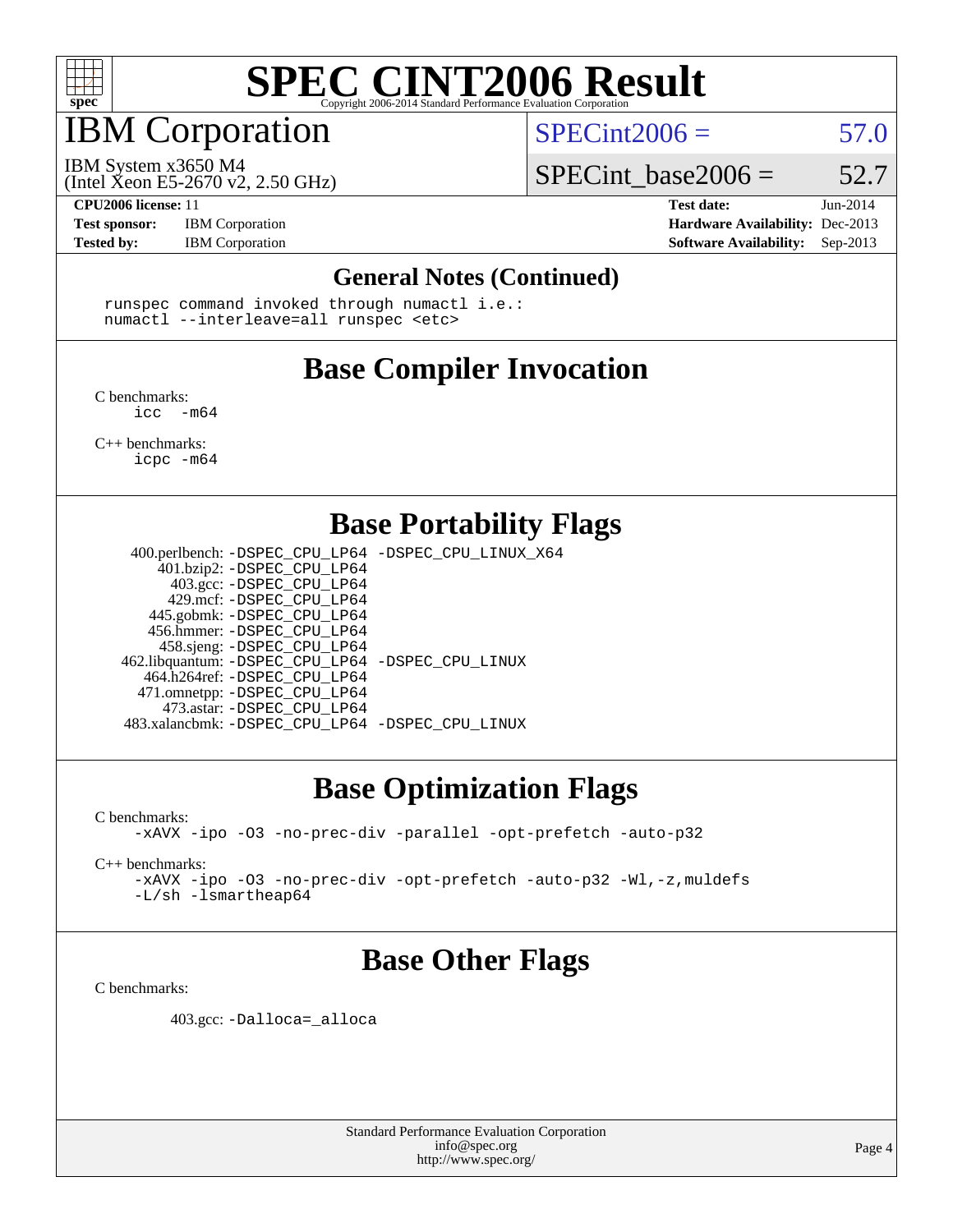

IBM Corporation

 $SPECint2006 = 57.0$  $SPECint2006 = 57.0$ 

(Intel Xeon E5-2670 v2, 2.50 GHz) IBM System x3650 M4

SPECint base2006 =  $52.7$ 

**[CPU2006 license:](http://www.spec.org/auto/cpu2006/Docs/result-fields.html#CPU2006license)** 11 **[Test date:](http://www.spec.org/auto/cpu2006/Docs/result-fields.html#Testdate)** Jun-2014 **[Test sponsor:](http://www.spec.org/auto/cpu2006/Docs/result-fields.html#Testsponsor)** IBM Corporation **[Hardware Availability:](http://www.spec.org/auto/cpu2006/Docs/result-fields.html#HardwareAvailability)** Dec-2013 **[Tested by:](http://www.spec.org/auto/cpu2006/Docs/result-fields.html#Testedby)** IBM Corporation **[Software Availability:](http://www.spec.org/auto/cpu2006/Docs/result-fields.html#SoftwareAvailability)** Sep-2013

# **[Peak Compiler Invocation](http://www.spec.org/auto/cpu2006/Docs/result-fields.html#PeakCompilerInvocation)**

[C benchmarks \(except as noted below\)](http://www.spec.org/auto/cpu2006/Docs/result-fields.html#Cbenchmarksexceptasnotedbelow): icc  $-m64$ 

400.perlbench: [icc -m32](http://www.spec.org/cpu2006/results/res2014q3/cpu2006-20140702-30294.flags.html#user_peakCCLD400_perlbench_intel_icc_a6a621f8d50482236b970c6ac5f55f93)

445.gobmk: [icc -m32](http://www.spec.org/cpu2006/results/res2014q3/cpu2006-20140702-30294.flags.html#user_peakCCLD445_gobmk_intel_icc_a6a621f8d50482236b970c6ac5f55f93)

464.h264ref: [icc -m32](http://www.spec.org/cpu2006/results/res2014q3/cpu2006-20140702-30294.flags.html#user_peakCCLD464_h264ref_intel_icc_a6a621f8d50482236b970c6ac5f55f93)

[C++ benchmarks \(except as noted below\):](http://www.spec.org/auto/cpu2006/Docs/result-fields.html#CXXbenchmarksexceptasnotedbelow) [icpc -m64](http://www.spec.org/cpu2006/results/res2014q3/cpu2006-20140702-30294.flags.html#user_CXXpeak_intel_icpc_64bit_fc66a5337ce925472a5c54ad6a0de310)

471.omnetpp: [icpc -m32](http://www.spec.org/cpu2006/results/res2014q3/cpu2006-20140702-30294.flags.html#user_peakCXXLD471_omnetpp_intel_icpc_4e5a5ef1a53fd332b3c49e69c3330699)

## **[Peak Portability Flags](http://www.spec.org/auto/cpu2006/Docs/result-fields.html#PeakPortabilityFlags)**

 400.perlbench: [-DSPEC\\_CPU\\_LINUX\\_IA32](http://www.spec.org/cpu2006/results/res2014q3/cpu2006-20140702-30294.flags.html#b400.perlbench_peakCPORTABILITY_DSPEC_CPU_LINUX_IA32) 401.bzip2: [-DSPEC\\_CPU\\_LP64](http://www.spec.org/cpu2006/results/res2014q3/cpu2006-20140702-30294.flags.html#suite_peakPORTABILITY401_bzip2_DSPEC_CPU_LP64) 403.gcc: [-DSPEC\\_CPU\\_LP64](http://www.spec.org/cpu2006/results/res2014q3/cpu2006-20140702-30294.flags.html#suite_peakPORTABILITY403_gcc_DSPEC_CPU_LP64) 429.mcf: [-DSPEC\\_CPU\\_LP64](http://www.spec.org/cpu2006/results/res2014q3/cpu2006-20140702-30294.flags.html#suite_peakPORTABILITY429_mcf_DSPEC_CPU_LP64) 456.hmmer: [-DSPEC\\_CPU\\_LP64](http://www.spec.org/cpu2006/results/res2014q3/cpu2006-20140702-30294.flags.html#suite_peakPORTABILITY456_hmmer_DSPEC_CPU_LP64) 458.sjeng: [-DSPEC\\_CPU\\_LP64](http://www.spec.org/cpu2006/results/res2014q3/cpu2006-20140702-30294.flags.html#suite_peakPORTABILITY458_sjeng_DSPEC_CPU_LP64) 462.libquantum: [-DSPEC\\_CPU\\_LP64](http://www.spec.org/cpu2006/results/res2014q3/cpu2006-20140702-30294.flags.html#suite_peakPORTABILITY462_libquantum_DSPEC_CPU_LP64) [-DSPEC\\_CPU\\_LINUX](http://www.spec.org/cpu2006/results/res2014q3/cpu2006-20140702-30294.flags.html#b462.libquantum_peakCPORTABILITY_DSPEC_CPU_LINUX) 473.astar: [-DSPEC\\_CPU\\_LP64](http://www.spec.org/cpu2006/results/res2014q3/cpu2006-20140702-30294.flags.html#suite_peakPORTABILITY473_astar_DSPEC_CPU_LP64) 483.xalancbmk: [-DSPEC\\_CPU\\_LP64](http://www.spec.org/cpu2006/results/res2014q3/cpu2006-20140702-30294.flags.html#suite_peakPORTABILITY483_xalancbmk_DSPEC_CPU_LP64) [-DSPEC\\_CPU\\_LINUX](http://www.spec.org/cpu2006/results/res2014q3/cpu2006-20140702-30294.flags.html#b483.xalancbmk_peakCXXPORTABILITY_DSPEC_CPU_LINUX)

# **[Peak Optimization Flags](http://www.spec.org/auto/cpu2006/Docs/result-fields.html#PeakOptimizationFlags)**

[C benchmarks](http://www.spec.org/auto/cpu2006/Docs/result-fields.html#Cbenchmarks):

 400.perlbench: [-xAVX](http://www.spec.org/cpu2006/results/res2014q3/cpu2006-20140702-30294.flags.html#user_peakPASS2_CFLAGSPASS2_LDCFLAGS400_perlbench_f-xAVX)(pass 2) [-prof-gen](http://www.spec.org/cpu2006/results/res2014q3/cpu2006-20140702-30294.flags.html#user_peakPASS1_CFLAGSPASS1_LDCFLAGS400_perlbench_prof_gen_e43856698f6ca7b7e442dfd80e94a8fc)(pass 1) [-ipo](http://www.spec.org/cpu2006/results/res2014q3/cpu2006-20140702-30294.flags.html#user_peakPASS2_CFLAGSPASS2_LDCFLAGS400_perlbench_f-ipo)(pass 2) [-O3](http://www.spec.org/cpu2006/results/res2014q3/cpu2006-20140702-30294.flags.html#user_peakPASS2_CFLAGSPASS2_LDCFLAGS400_perlbench_f-O3)(pass 2) [-no-prec-div](http://www.spec.org/cpu2006/results/res2014q3/cpu2006-20140702-30294.flags.html#user_peakPASS2_CFLAGSPASS2_LDCFLAGS400_perlbench_f-no-prec-div)(pass 2) [-prof-use](http://www.spec.org/cpu2006/results/res2014q3/cpu2006-20140702-30294.flags.html#user_peakPASS2_CFLAGSPASS2_LDCFLAGS400_perlbench_prof_use_bccf7792157ff70d64e32fe3e1250b55)(pass 2) [-opt-prefetch](http://www.spec.org/cpu2006/results/res2014q3/cpu2006-20140702-30294.flags.html#user_peakCOPTIMIZE400_perlbench_f-opt-prefetch) [-ansi-alias](http://www.spec.org/cpu2006/results/res2014q3/cpu2006-20140702-30294.flags.html#user_peakCOPTIMIZE400_perlbench_f-ansi-alias) 401.bzip2: [-xAVX](http://www.spec.org/cpu2006/results/res2014q3/cpu2006-20140702-30294.flags.html#user_peakPASS2_CFLAGSPASS2_LDCFLAGS401_bzip2_f-xAVX)(pass 2) [-prof-gen](http://www.spec.org/cpu2006/results/res2014q3/cpu2006-20140702-30294.flags.html#user_peakPASS1_CFLAGSPASS1_LDCFLAGS401_bzip2_prof_gen_e43856698f6ca7b7e442dfd80e94a8fc)(pass 1) [-ipo](http://www.spec.org/cpu2006/results/res2014q3/cpu2006-20140702-30294.flags.html#user_peakPASS2_CFLAGSPASS2_LDCFLAGS401_bzip2_f-ipo)(pass 2) [-O3](http://www.spec.org/cpu2006/results/res2014q3/cpu2006-20140702-30294.flags.html#user_peakPASS2_CFLAGSPASS2_LDCFLAGS401_bzip2_f-O3)(pass 2) [-no-prec-div](http://www.spec.org/cpu2006/results/res2014q3/cpu2006-20140702-30294.flags.html#user_peakCOPTIMIZEPASS2_CFLAGSPASS2_LDCFLAGS401_bzip2_f-no-prec-div) [-prof-use](http://www.spec.org/cpu2006/results/res2014q3/cpu2006-20140702-30294.flags.html#user_peakPASS2_CFLAGSPASS2_LDCFLAGS401_bzip2_prof_use_bccf7792157ff70d64e32fe3e1250b55)(pass 2) [-auto-ilp32](http://www.spec.org/cpu2006/results/res2014q3/cpu2006-20140702-30294.flags.html#user_peakCOPTIMIZE401_bzip2_f-auto-ilp32) [-opt-prefetch](http://www.spec.org/cpu2006/results/res2014q3/cpu2006-20140702-30294.flags.html#user_peakCOPTIMIZE401_bzip2_f-opt-prefetch) [-ansi-alias](http://www.spec.org/cpu2006/results/res2014q3/cpu2006-20140702-30294.flags.html#user_peakCOPTIMIZE401_bzip2_f-ansi-alias) 403.gcc: [-xAVX](http://www.spec.org/cpu2006/results/res2014q3/cpu2006-20140702-30294.flags.html#user_peakCOPTIMIZE403_gcc_f-xAVX) [-ipo](http://www.spec.org/cpu2006/results/res2014q3/cpu2006-20140702-30294.flags.html#user_peakCOPTIMIZE403_gcc_f-ipo) [-O3](http://www.spec.org/cpu2006/results/res2014q3/cpu2006-20140702-30294.flags.html#user_peakCOPTIMIZE403_gcc_f-O3) [-no-prec-div](http://www.spec.org/cpu2006/results/res2014q3/cpu2006-20140702-30294.flags.html#user_peakCOPTIMIZE403_gcc_f-no-prec-div) [-inline-calloc](http://www.spec.org/cpu2006/results/res2014q3/cpu2006-20140702-30294.flags.html#user_peakCOPTIMIZE403_gcc_f-inline-calloc)

[-opt-malloc-options=3](http://www.spec.org/cpu2006/results/res2014q3/cpu2006-20140702-30294.flags.html#user_peakCOPTIMIZE403_gcc_f-opt-malloc-options_13ab9b803cf986b4ee62f0a5998c2238) [-auto-ilp32](http://www.spec.org/cpu2006/results/res2014q3/cpu2006-20140702-30294.flags.html#user_peakCOPTIMIZE403_gcc_f-auto-ilp32)

 $429$ .mcf: basepeak = yes

 445.gobmk: [-xAVX](http://www.spec.org/cpu2006/results/res2014q3/cpu2006-20140702-30294.flags.html#user_peakPASS2_CFLAGSPASS2_LDCFLAGS445_gobmk_f-xAVX)(pass 2) [-prof-gen](http://www.spec.org/cpu2006/results/res2014q3/cpu2006-20140702-30294.flags.html#user_peakPASS1_CFLAGSPASS1_LDCFLAGS445_gobmk_prof_gen_e43856698f6ca7b7e442dfd80e94a8fc)(pass 1) [-prof-use](http://www.spec.org/cpu2006/results/res2014q3/cpu2006-20140702-30294.flags.html#user_peakPASS2_CFLAGSPASS2_LDCFLAGS445_gobmk_prof_use_bccf7792157ff70d64e32fe3e1250b55)(pass 2) [-ansi-alias](http://www.spec.org/cpu2006/results/res2014q3/cpu2006-20140702-30294.flags.html#user_peakCOPTIMIZE445_gobmk_f-ansi-alias)

Continued on next page

Standard Performance Evaluation Corporation [info@spec.org](mailto:info@spec.org) <http://www.spec.org/>

Page 5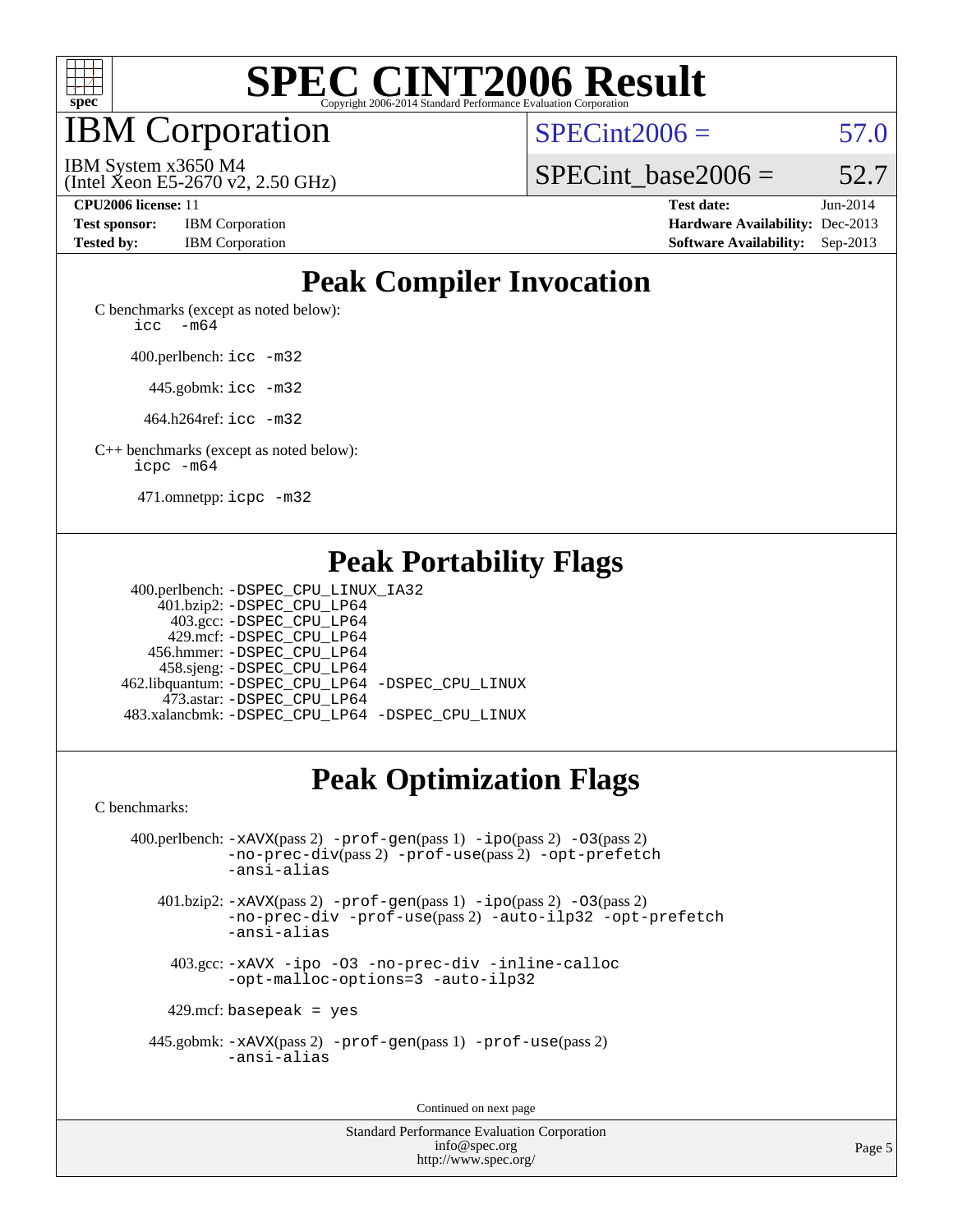

IBM Corporation

 $SPECint2006 = 57.0$  $SPECint2006 = 57.0$ 

(Intel Xeon E5-2670 v2, 2.50 GHz) IBM System x3650 M4

SPECint base2006 =  $52.7$ 

[Tested by:](http://www.spec.org/auto/cpu2006/Docs/result-fields.html#Testedby) IBM Corporation **[Software Availability:](http://www.spec.org/auto/cpu2006/Docs/result-fields.html#SoftwareAvailability)** Sep-2013

**[CPU2006 license:](http://www.spec.org/auto/cpu2006/Docs/result-fields.html#CPU2006license)** 11 **[Test date:](http://www.spec.org/auto/cpu2006/Docs/result-fields.html#Testdate)** Jun-2014 **[Test sponsor:](http://www.spec.org/auto/cpu2006/Docs/result-fields.html#Testsponsor)** IBM Corporation **[Hardware Availability:](http://www.spec.org/auto/cpu2006/Docs/result-fields.html#HardwareAvailability)** Dec-2013

# **[Peak Optimization Flags \(Continued\)](http://www.spec.org/auto/cpu2006/Docs/result-fields.html#PeakOptimizationFlags)**

456.hmmer: basepeak = yes

 458.sjeng: [-xAVX](http://www.spec.org/cpu2006/results/res2014q3/cpu2006-20140702-30294.flags.html#user_peakPASS2_CFLAGSPASS2_LDCFLAGS458_sjeng_f-xAVX)(pass 2) [-prof-gen](http://www.spec.org/cpu2006/results/res2014q3/cpu2006-20140702-30294.flags.html#user_peakPASS1_CFLAGSPASS1_LDCFLAGS458_sjeng_prof_gen_e43856698f6ca7b7e442dfd80e94a8fc)(pass 1) [-ipo](http://www.spec.org/cpu2006/results/res2014q3/cpu2006-20140702-30294.flags.html#user_peakPASS2_CFLAGSPASS2_LDCFLAGS458_sjeng_f-ipo)(pass 2) [-O3](http://www.spec.org/cpu2006/results/res2014q3/cpu2006-20140702-30294.flags.html#user_peakPASS2_CFLAGSPASS2_LDCFLAGS458_sjeng_f-O3)(pass 2) [-no-prec-div](http://www.spec.org/cpu2006/results/res2014q3/cpu2006-20140702-30294.flags.html#user_peakPASS2_CFLAGSPASS2_LDCFLAGS458_sjeng_f-no-prec-div)(pass 2) [-prof-use](http://www.spec.org/cpu2006/results/res2014q3/cpu2006-20140702-30294.flags.html#user_peakPASS2_CFLAGSPASS2_LDCFLAGS458_sjeng_prof_use_bccf7792157ff70d64e32fe3e1250b55)(pass 2) [-unroll4](http://www.spec.org/cpu2006/results/res2014q3/cpu2006-20140702-30294.flags.html#user_peakCOPTIMIZE458_sjeng_f-unroll_4e5e4ed65b7fd20bdcd365bec371b81f)

 $462$ .libquantum: basepeak = yes

 464.h264ref: [-xAVX](http://www.spec.org/cpu2006/results/res2014q3/cpu2006-20140702-30294.flags.html#user_peakPASS2_CFLAGSPASS2_LDCFLAGS464_h264ref_f-xAVX)(pass 2) [-prof-gen](http://www.spec.org/cpu2006/results/res2014q3/cpu2006-20140702-30294.flags.html#user_peakPASS1_CFLAGSPASS1_LDCFLAGS464_h264ref_prof_gen_e43856698f6ca7b7e442dfd80e94a8fc)(pass 1) [-ipo](http://www.spec.org/cpu2006/results/res2014q3/cpu2006-20140702-30294.flags.html#user_peakPASS2_CFLAGSPASS2_LDCFLAGS464_h264ref_f-ipo)(pass 2) [-O3](http://www.spec.org/cpu2006/results/res2014q3/cpu2006-20140702-30294.flags.html#user_peakPASS2_CFLAGSPASS2_LDCFLAGS464_h264ref_f-O3)(pass 2) [-no-prec-div](http://www.spec.org/cpu2006/results/res2014q3/cpu2006-20140702-30294.flags.html#user_peakPASS2_CFLAGSPASS2_LDCFLAGS464_h264ref_f-no-prec-div)(pass 2) [-prof-use](http://www.spec.org/cpu2006/results/res2014q3/cpu2006-20140702-30294.flags.html#user_peakPASS2_CFLAGSPASS2_LDCFLAGS464_h264ref_prof_use_bccf7792157ff70d64e32fe3e1250b55)(pass 2) [-unroll2](http://www.spec.org/cpu2006/results/res2014q3/cpu2006-20140702-30294.flags.html#user_peakCOPTIMIZE464_h264ref_f-unroll_784dae83bebfb236979b41d2422d7ec2) [-ansi-alias](http://www.spec.org/cpu2006/results/res2014q3/cpu2006-20140702-30294.flags.html#user_peakCOPTIMIZE464_h264ref_f-ansi-alias)

[C++ benchmarks:](http://www.spec.org/auto/cpu2006/Docs/result-fields.html#CXXbenchmarks)

 471.omnetpp: [-xAVX](http://www.spec.org/cpu2006/results/res2014q3/cpu2006-20140702-30294.flags.html#user_peakPASS2_CXXFLAGSPASS2_LDCXXFLAGS471_omnetpp_f-xAVX)(pass 2) [-prof-gen](http://www.spec.org/cpu2006/results/res2014q3/cpu2006-20140702-30294.flags.html#user_peakPASS1_CXXFLAGSPASS1_LDCXXFLAGS471_omnetpp_prof_gen_e43856698f6ca7b7e442dfd80e94a8fc)(pass 1) [-ipo](http://www.spec.org/cpu2006/results/res2014q3/cpu2006-20140702-30294.flags.html#user_peakPASS2_CXXFLAGSPASS2_LDCXXFLAGS471_omnetpp_f-ipo)(pass 2) [-O3](http://www.spec.org/cpu2006/results/res2014q3/cpu2006-20140702-30294.flags.html#user_peakPASS2_CXXFLAGSPASS2_LDCXXFLAGS471_omnetpp_f-O3)(pass 2) [-no-prec-div](http://www.spec.org/cpu2006/results/res2014q3/cpu2006-20140702-30294.flags.html#user_peakPASS2_CXXFLAGSPASS2_LDCXXFLAGS471_omnetpp_f-no-prec-div)(pass 2) [-prof-use](http://www.spec.org/cpu2006/results/res2014q3/cpu2006-20140702-30294.flags.html#user_peakPASS2_CXXFLAGSPASS2_LDCXXFLAGS471_omnetpp_prof_use_bccf7792157ff70d64e32fe3e1250b55)(pass 2) [-opt-ra-region-strategy=block](http://www.spec.org/cpu2006/results/res2014q3/cpu2006-20140702-30294.flags.html#user_peakCXXOPTIMIZE471_omnetpp_f-opt-ra-region-strategy_5382940c29ea30302d682fc74bfe0147) [-ansi-alias](http://www.spec.org/cpu2006/results/res2014q3/cpu2006-20140702-30294.flags.html#user_peakCXXOPTIMIZE471_omnetpp_f-ansi-alias) [-Wl,-z,muldefs](http://www.spec.org/cpu2006/results/res2014q3/cpu2006-20140702-30294.flags.html#user_peakEXTRA_LDFLAGS471_omnetpp_link_force_multiple1_74079c344b956b9658436fd1b6dd3a8a) [-L/sh -lsmartheap](http://www.spec.org/cpu2006/results/res2014q3/cpu2006-20140702-30294.flags.html#user_peakEXTRA_LIBS471_omnetpp_SmartHeap_32f6c82aa1ed9c52345d30cf6e4a0499)

 473.astar: [-xAVX](http://www.spec.org/cpu2006/results/res2014q3/cpu2006-20140702-30294.flags.html#user_peakCXXOPTIMIZE473_astar_f-xAVX) [-ipo](http://www.spec.org/cpu2006/results/res2014q3/cpu2006-20140702-30294.flags.html#user_peakCXXOPTIMIZE473_astar_f-ipo) [-O3](http://www.spec.org/cpu2006/results/res2014q3/cpu2006-20140702-30294.flags.html#user_peakCXXOPTIMIZE473_astar_f-O3) [-no-prec-div](http://www.spec.org/cpu2006/results/res2014q3/cpu2006-20140702-30294.flags.html#user_peakCXXOPTIMIZE473_astar_f-no-prec-div) [-opt-prefetch](http://www.spec.org/cpu2006/results/res2014q3/cpu2006-20140702-30294.flags.html#user_peakCXXOPTIMIZE473_astar_f-opt-prefetch) [-auto-p32](http://www.spec.org/cpu2006/results/res2014q3/cpu2006-20140702-30294.flags.html#user_peakCXXOPTIMIZE473_astar_f-auto-p32) [-Wl,-z,muldefs](http://www.spec.org/cpu2006/results/res2014q3/cpu2006-20140702-30294.flags.html#user_peakEXTRA_LDFLAGS473_astar_link_force_multiple1_74079c344b956b9658436fd1b6dd3a8a) [-L/sh -lsmartheap64](http://www.spec.org/cpu2006/results/res2014q3/cpu2006-20140702-30294.flags.html#user_peakEXTRA_LIBS473_astar_SmartHeap64_ed4ef857ce90951921efb0d91eb88472)

 $483.xalanchmk: basepeak = yes$ 

# **[Peak Other Flags](http://www.spec.org/auto/cpu2006/Docs/result-fields.html#PeakOtherFlags)**

[C benchmarks](http://www.spec.org/auto/cpu2006/Docs/result-fields.html#Cbenchmarks):

403.gcc: [-Dalloca=\\_alloca](http://www.spec.org/cpu2006/results/res2014q3/cpu2006-20140702-30294.flags.html#b403.gcc_peakEXTRA_CFLAGS_Dalloca_be3056838c12de2578596ca5467af7f3)

The flags files that were used to format this result can be browsed at <http://www.spec.org/cpu2006/flags/Intel-ic14.0-official-linux64.20140128.html> <http://www.spec.org/cpu2006/flags/IBM-Platform-Flags-V1.2-IVB-B.html>

You can also download the XML flags sources by saving the following links: <http://www.spec.org/cpu2006/flags/Intel-ic14.0-official-linux64.20140128.xml> <http://www.spec.org/cpu2006/flags/IBM-Platform-Flags-V1.2-IVB-B.xml>